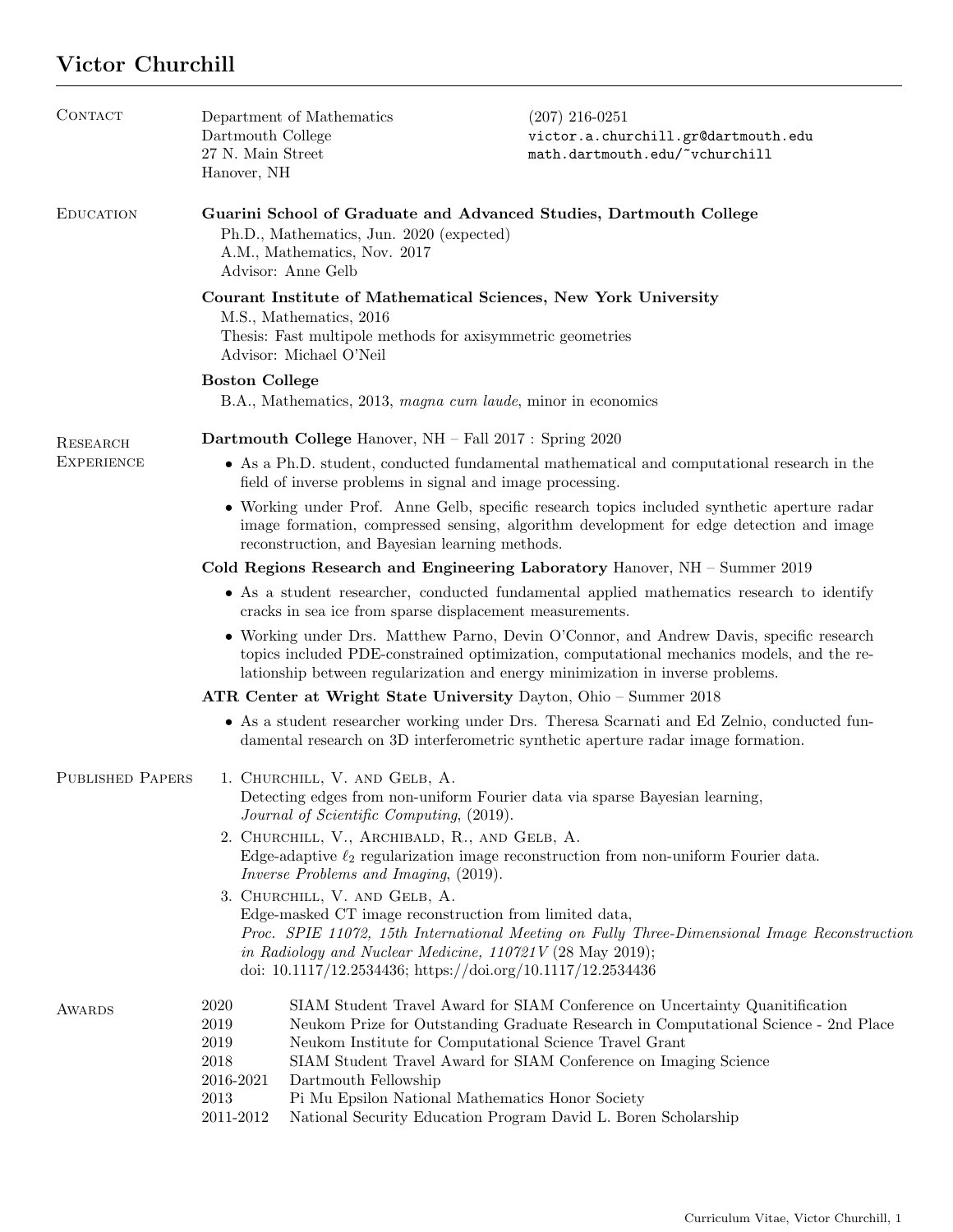| <b>OTHER PAPERS</b><br>IN PREPARATION | 1. CHURCHILL, V. AND GELB, A.<br>Estimation and uncertainty quantification for piecewise smooth signal recovery.<br>Submitted to Journal of Scientific Computing $3/2/20$ . |                                                                                                                                                                        |  |  |  |
|---------------------------------------|-----------------------------------------------------------------------------------------------------------------------------------------------------------------------------|------------------------------------------------------------------------------------------------------------------------------------------------------------------------|--|--|--|
|                                       | 2. CHURCHILL, V., PARNO, M., O'CONNOR, D., DAVIS, A., AND POLASHENSKI, C.                                                                                                   |                                                                                                                                                                        |  |  |  |
|                                       | Identifying cracks in sea ice from sparse laser strain measurements.                                                                                                        |                                                                                                                                                                        |  |  |  |
|                                       | 3. CHURCHILL, V. AND GELB, A.<br>Image reconstruction enhancement via masked regularization.                                                                                |                                                                                                                                                                        |  |  |  |
|                                       | $arXiv$ preprint $arXiv:1902.00092$ (2018). https://arxiv.org/abs/1902.00092.                                                                                               |                                                                                                                                                                        |  |  |  |
|                                       | 4. CHURCHILL, V. AND GELB, A.                                                                                                                                               |                                                                                                                                                                        |  |  |  |
|                                       | Total variation Bayesian learning via synthesis.                                                                                                                            |                                                                                                                                                                        |  |  |  |
|                                       | $arXiv$ preprint $arXiv:1905.01199$ (2019). https://arxiv.org/abs/1905.01199.                                                                                               |                                                                                                                                                                        |  |  |  |
|                                       | 5. CHURCHILL, V.                                                                                                                                                            |                                                                                                                                                                        |  |  |  |
|                                       |                                                                                                                                                                             | Use of convexity in contour detection.<br>$arXiv$ preprint $arXiv:1905.01199$ (2019). https://arxiv.org/abs/1905.01199.                                                |  |  |  |
| <b>TALKS</b>                          | Jul. 2020                                                                                                                                                                   | SIAM Conference on Imaging Science (invited)                                                                                                                           |  |  |  |
|                                       |                                                                                                                                                                             | Binary weighting for sparsity regularization                                                                                                                           |  |  |  |
|                                       | Apr. 2020                                                                                                                                                                   | UMass Lowel Applied Mathematics Seminar (invited)                                                                                                                      |  |  |  |
|                                       |                                                                                                                                                                             | Binary weighting for sparsity regularization                                                                                                                           |  |  |  |
|                                       | Jan. 2020                                                                                                                                                                   | AFOSR Contractor Review (invited)<br>High order total variation Bayesian learning via synthesis                                                                        |  |  |  |
|                                       | Dec. 2019                                                                                                                                                                   | The Ohio State University Computational Mathematics Seminar (invited)                                                                                                  |  |  |  |
|                                       |                                                                                                                                                                             | High order total variation Bayesian learning via synthesis                                                                                                             |  |  |  |
|                                       | Oct. 2019                                                                                                                                                                   | SIAM PNW Regional Meeting                                                                                                                                              |  |  |  |
|                                       |                                                                                                                                                                             | Image reconstruction via masked regularization                                                                                                                         |  |  |  |
|                                       | Oct. 2019                                                                                                                                                                   | Dartmouth Applied and Computational Math Seminar                                                                                                                       |  |  |  |
|                                       | Sep. 2019                                                                                                                                                                   | Identifying damage in sea ice from sparse laser strain measurements<br>SIAM SEAS Regional Meeting                                                                      |  |  |  |
|                                       |                                                                                                                                                                             | Image reconstruction via masked regularization                                                                                                                         |  |  |  |
|                                       | May 2019                                                                                                                                                                    | Dartmouth Applied and Computational Math Seminar<br>Total variation Bayesian learning via synthesis                                                                    |  |  |  |
|                                       | Apr. 2019                                                                                                                                                                   | New England Numerical Analysis Days                                                                                                                                    |  |  |  |
|                                       |                                                                                                                                                                             | Image reconstruction via masked regularization                                                                                                                         |  |  |  |
|                                       | Aug 2018                                                                                                                                                                    | ATR Center Summer Review                                                                                                                                               |  |  |  |
|                                       |                                                                                                                                                                             | Sparsity-based Interferometric Synthetic Aperture Radar                                                                                                                |  |  |  |
|                                       | Jun. 2018                                                                                                                                                                   | SIAM Conference on Imaging Science                                                                                                                                     |  |  |  |
|                                       |                                                                                                                                                                             | $Edge-Adaptive \ell_2\ Regularization\ Image\ Reconstruction$                                                                                                          |  |  |  |
| <b>POSTERS</b>                        | Jun. 2019                                                                                                                                                                   | 15th International Meeting on Fully Three-Dimensional Image Reconstruction in<br>Radiology and Nuclear Medicine                                                        |  |  |  |
|                                       |                                                                                                                                                                             | Edge-masked CT image reconstruction from limited data                                                                                                                  |  |  |  |
|                                       | Apr. 2019                                                                                                                                                                   | Graduate Student Poster Session - Dartmouth College                                                                                                                    |  |  |  |
|                                       |                                                                                                                                                                             | Image reconstruction enhancement via masked regularization                                                                                                             |  |  |  |
|                                       | Mar. 2019                                                                                                                                                                   | Computational Imaging - ICERM                                                                                                                                          |  |  |  |
|                                       |                                                                                                                                                                             | Image reconstruction enhancement via masked regularization                                                                                                             |  |  |  |
|                                       | Oct. 2018                                                                                                                                                                   | Celebrating Biomedical Research at Dartmouth College                                                                                                                   |  |  |  |
|                                       | Aug 2018                                                                                                                                                                    | Parameter-free Bayesian Total Variation Medical Image Denoising<br><b>ATR Center Summer Review</b>                                                                     |  |  |  |
|                                       |                                                                                                                                                                             | Sparsity-based 3D Interferometric Synthetic Aperture Radar                                                                                                             |  |  |  |
|                                       | Apr. 2018                                                                                                                                                                   | Graduate Student Poster Session - Dartmouth College                                                                                                                    |  |  |  |
|                                       |                                                                                                                                                                             | $Edge\text{-}Adaptive \ell_2\; Regularization\; Image\; Reconstruction$                                                                                                |  |  |  |
|                                       | Jan. 2018                                                                                                                                                                   | Annual Review of EM Contractors - Air Force Office of Scientific Research<br>$Edge\text{-}Adaptive$ $\ell_2$ Regularization Image Reconstruction from Vehicle SAR Data |  |  |  |
| PROFESSIONAL                          | Fall 2019                                                                                                                                                                   | Academic Job Search Workshop Series (10 sessions)                                                                                                                      |  |  |  |
| DEVELOPMENT                           |                                                                                                                                                                             | Dartmouth Center for the Advancement of Learning                                                                                                                       |  |  |  |
|                                       | Winter 2019                                                                                                                                                                 | Future Faculty Teaching Workshop Series (6 sessions)<br>Dartmouth Center for the Advancement of Learning                                                               |  |  |  |